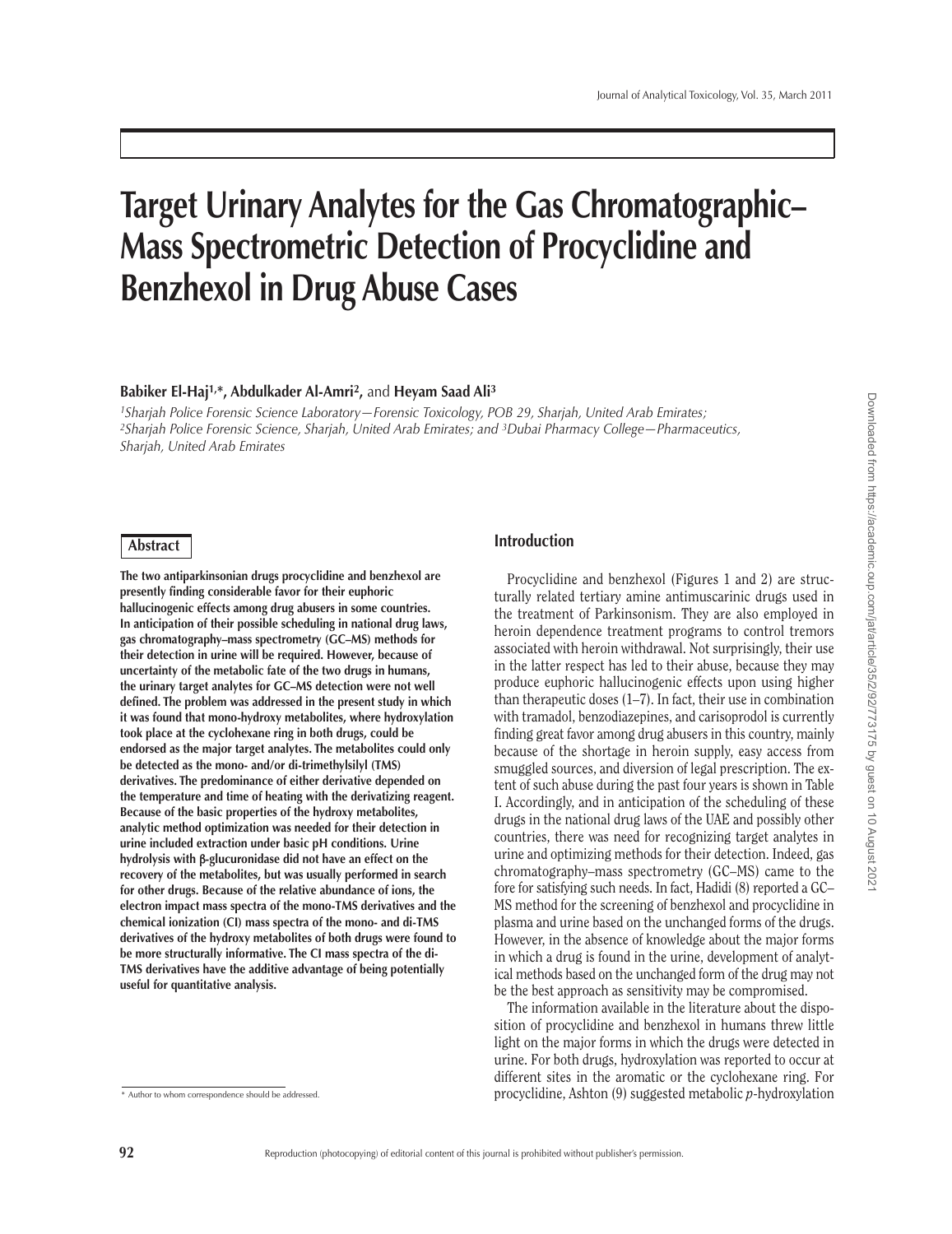

Figure 1. Procyclidine metabolism, TMS derivatization, and proposed major MS fragmentation ions in the electron impact mode.





of the benzene ring, although Paeme et al. (10) suggested meta-hydroxylation of the cyclohexane ring. Dawling and Robins (11) and Kintz et al. (12) reported significant amounts of both the parent drug and a hydroxylated metabolite in urine. Nation et al. (13) reported a series of hydroxylated metabolites for benzhexol. Generally, the occurrence of metabolic hydroxylation and its site in a xenobiotic molecule will have an impact on the development of a GC–MS analytical method for the resulting metabolite regarding sample hydrolysis, extraction, and derivatization. Accordingly, the objective of the present work was to identify the urinary target analytes of procyclidine and benzhexol and optimize the GC–MS conditions for their detection.

# **Materials and Methods**

## **Materials**

Benzhexol and procyclidine were obtained by preparative TLC from powdered Artane® and Kemadrin® tablets, respectively. The identity and purity of each compound was tested by GC–MS and UV. The tablets were obtained from the Pharmacy of Sharjah Police Private Rehabilitation Centre (Sharjah, UAE).

Urine samples of users of the two drugs were obtained from Sharjah Police Rehabilitation Centre where the two drugs are used in drug treatment programs for heroin addiction. Bis(trimethylsilyl)trifluoroacetamide/1% trimethylchlorosilane (BSTFA/1% TMCS) and β-glucuronidase (type HP-2, from *Helix pomatia*) were purchased from Sigma-Aldrich (Deisenhofen, Germany). Toxi-Tubes A for basic drug extraction were obtained from Varian (Walnut Creek, CA). Other reagents used were of analytical grade.

# **Procedures**

## *GC–MS of reference procyclidine and benzhexol*

A 2-µL aliquot of an approximately 2 µg/mL methanolic solution of either procyclidine RS or benzhexol RS was injected into the GC–MS. After evaporation of methanol from the remaining solution, the residue was heated with 100 µL of BSTFA/1%TMCS at 60°C for 10 min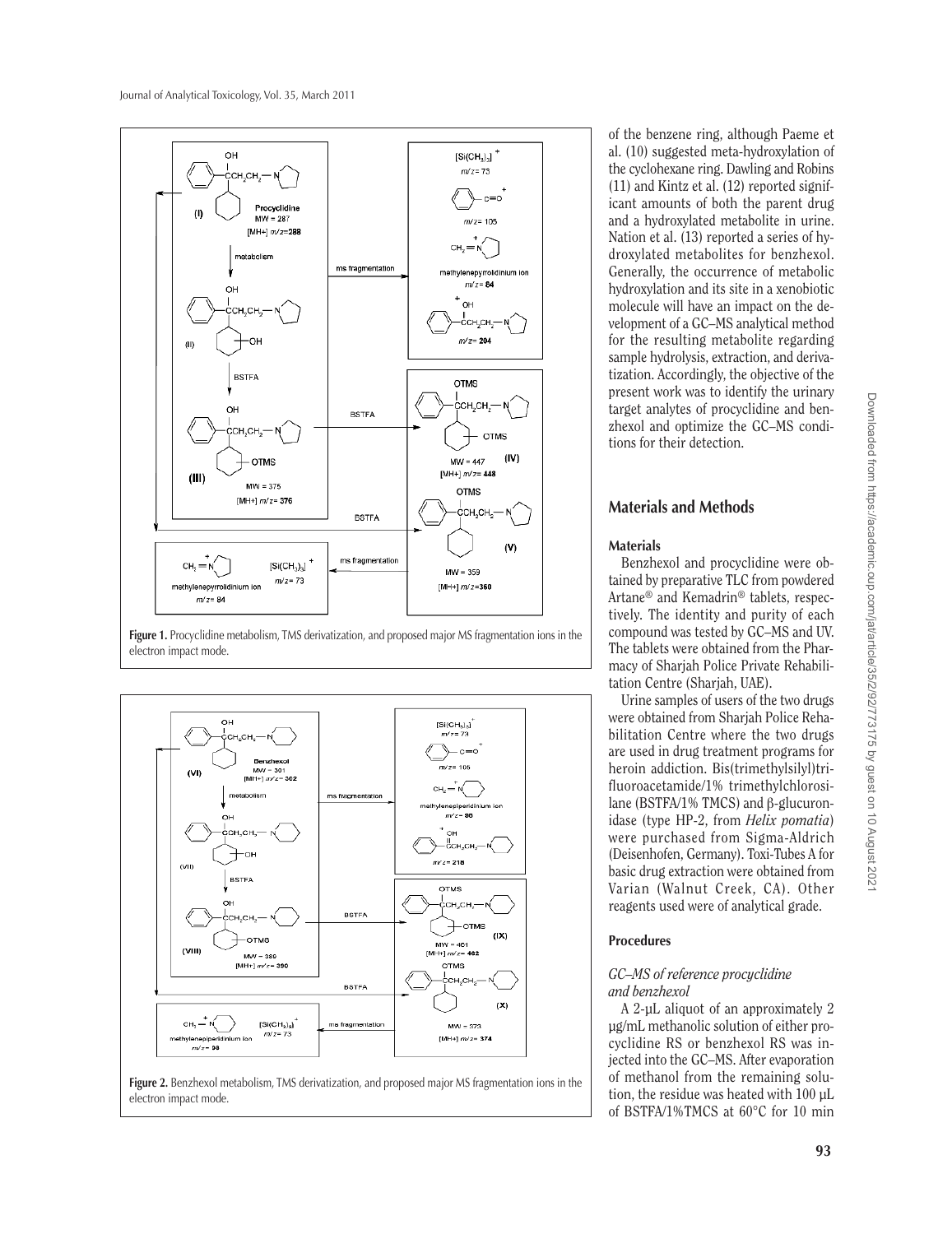and a 2-µL aliquot was injected into the GC–MS.

# *Urine sample preparation for GC–MS analysis*

*Without enzyme hydrolysis.* Urine (3 mL), containing 500 µL of 1 M acetate buffer (pH 4.8) and 60 µL of water, was heated at 56°C for 60 min and, after cooling, was extracted with a Toxi-Tube-A by mechanical shaking for 10 min. The tube was then centrifuged at 3000 rpm (1687  $\times$  *g*) for 5 min, the organic layer was separated, and the solvent was evaporated under nitrogen at 40°C. The residue was dissolved in methanol (100 µL) and a 2-µL aliquot was injected into the GC–MS. After evaporation of the methanol from the remaining solution under nitrogen at  $40^{\circ}$ C, the residue was heated with BSTFA/1% TMCS (100  $\mu$ L), and a 2-µL aliquot of the solution was injected into the GC–MS. The heating with the derivatizing reagent was performed at three temperatures, 40°C, 50°C, and 60°C, for three lengths of time, 5, 10, and 20 min, at each temperature.

Another residue, obtained in the same manner as described previously, was heated with of a 2:1 mixture of acetic anhydride/pyridine (500 µL) at 60°C for 30 min. After evaporation of the excess derivatizing reagent under nitrogen at 50°C, the residue was dissolved in methanol (100 µL), and a 2-µL aliquot was injected into the GC–MS.

*With enzyme hydrolysis.* Five-hundred microliters of 1 M acetate buffer (pH 4.8) and 60 μL (6642 units) β-glucuronidase were added to the urine sample (3 mL) in a screw-capped glass vial; the vial was heated at 56°C for 60 min. After cooling, the mixture was extracted with Toxi-Tube-A for basic drug extraction. The solvent was then evaporated off the organic layer under nitrogen at 40°C, the residue was heated with BSTFA/1% TMCS (100  $\mu$ L), and a 2- $\mu$ L aliquot was injected into the GC– MS. The heating with the derivatizing reagent was performed at three temperatures of 40, 50, and 60°C and three heating times of 5, 10, and 20 min at each temperature.

Another residue, obtained in the same manner as described previously, was heated with a 2:1 mixture of acetic anhydride/pyridine (500 µL) at 60°C for 30 min. After evaporation of the excess reagent, the residue was dissolved in methanol  $(100 \mu L)$ , and a 2- $\mu L$  aliquot was injected into the GC–MS.

## **GC–MS and analytical conditions**

A Saturn 2200 GC–MS system from Varian was used in both electron impact (EI) and chemical ionization (CI) modes of analysis. The system consisted of a Varian 3800 GC interfaced with ion trap Saturn MS 2200, a capillary 1177 split/splitless injector and a Varian 8200 autosampler device. Analysis was performed on a 5% phenyl 95% dimethylpolysiloxane (30 m  $\times$  0.25 mm × 0.25-µm film thickness) column (CP-Sil 8 CB Low Bleed MS, Varian). A 2-µL splitless injection was performed with the following oven program: an initial temperature of 100°C held for 2 min, then ramped at 10°C/min to 190°C and at 20°C/min to 280°C with a final hold time of 14 min. The carrier gas was helium with a flow rate of 1 mL/min. The injector and interface temperatures were set at 250°C and 260°C, respectively. A scan range of 47–650 was used at a scan rate of 2 scans/s. The ion trap temperature was set at autotune value and the target TIC was 5000 counts.

For EI ionization, the filament current was set at 10 µA and the maximum ionization time was 15,000 µs with a background mass of *m/z* 45*.* 

For CI, the filament current was set at 20 µA and the storage level was *m/z* 19. The background mass was *m/z* 65 with the maximum ionization time of 2000 µs and a maximum reaction time of 60 ms. The reagent gas was isobutane with a pressure of 5 psi.

GC–EI-MS analyses were also conducted on an Agilent (HP) series 6980 GC interfaced with a 5973 HP mass selective detector (Palo Alto, CA) using an HP-5MS capillary column (cross-linked 5% phenyl-methyl polysiloxane, 30 m  $\times$  0.25mm i.d., 0.25-µm film thickness; Hewlett-Packard, Palo Alto, CA). The injector port and transfer line were maintained at 250°C and 280°C, respectively. Helium was used as carrier gas

at a flow rate of 1 mL/min. Splitless injection of a 2-µL extract was performed with the following oven temperature program: the initial temperature was 100°C, held for 2 min, and then raised at 20°C/min to 280°C with a final hold time of 5 min. EI ionization analysis was performed with ionization energy at 70 eV. Data were acquired in the scan mode in a range of *m/z* 50–550 at a rate of 2 scans/s. The ion source temperature was 230°C.

# **Results and Discussion**

In heroin-dependence treatment programs, procyclidine and benzhexol are usually used in combination with the benzodiazepine group and the narcotic analgesic tramadol. Likewise, in cases of abuse, combination use of procyclidine

| $Drug*$      | <b>Benzhexol</b> | Procyclidine | Benzodiazepine | Tramadol | $%$ of 600 Urine<br><b>Samples Screening</b> |
|--------------|------------------|--------------|----------------|----------|----------------------------------------------|
| Benzhexol    |                  |              |                |          |                                              |
|              |                  |              |                |          |                                              |
|              |                  |              |                |          |                                              |
|              |                  |              |                |          |                                              |
|              |                  |              |                |          |                                              |
|              |                  |              |                |          | h                                            |
|              |                  |              |                |          | 23                                           |
|              |                  |              |                |          | 11                                           |
| Procyclidine |                  |              |                |          |                                              |
|              |                  |              |                |          |                                              |
|              |                  |              |                |          |                                              |
|              |                  |              |                |          | 40                                           |

| Table I. Percentage of Combination Use of Procyclidine and Benzhexol with<br>Benzodiazepine and/or Tramadol in a Four-Year Period (2005-2009) |
|-----------------------------------------------------------------------------------------------------------------------------------------------|

Н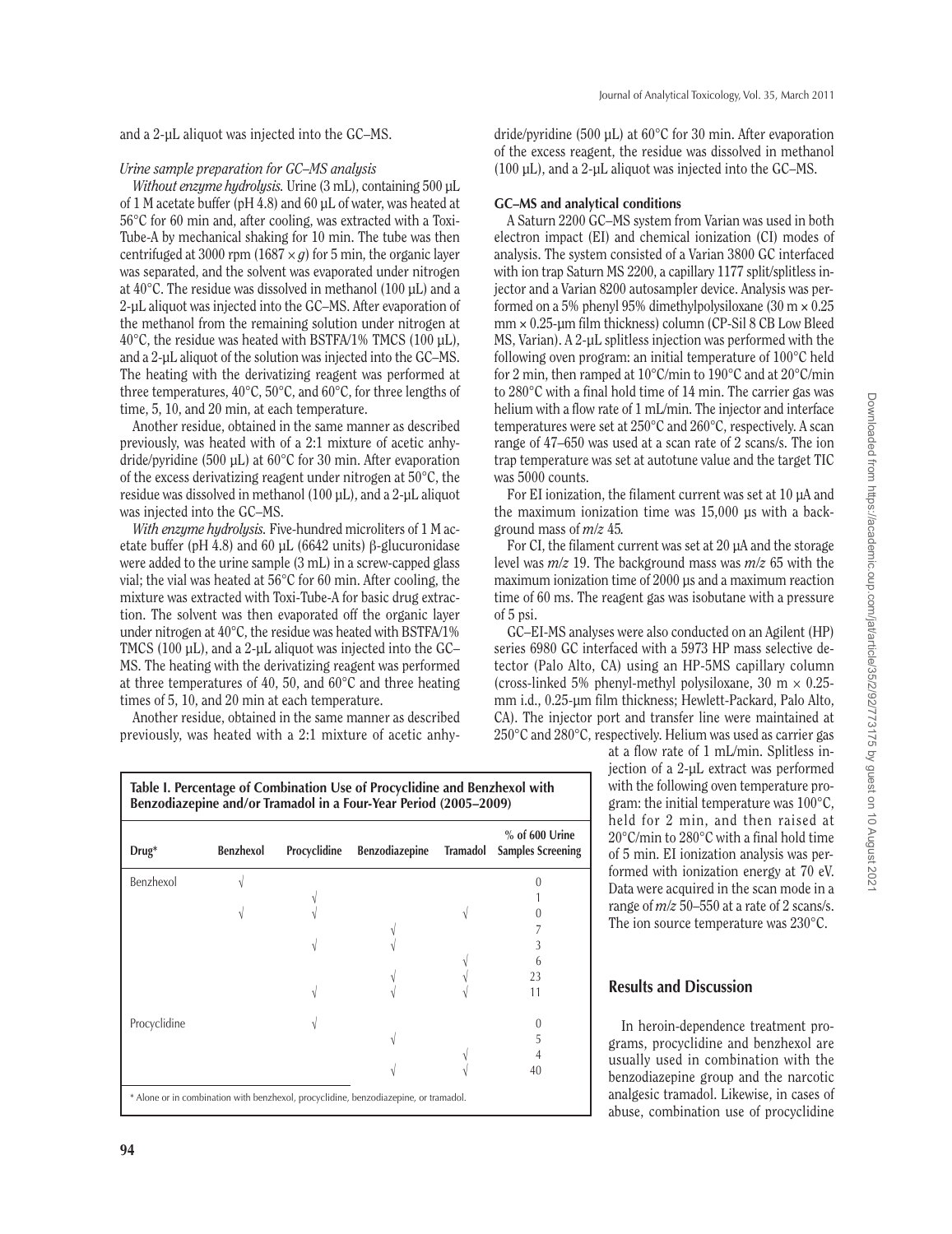or benzhexol with benzodiazepines and tramadol is widespread. As far as could be determined, the benzodiazepines mostly prescribed and abused included, in order of increasing preference, bromazepam, diazepam, clonazepam, midazolam, and alprazolam. In the laboratory, the GC–MS confirmation of urine immunoassay positive results for benzodiazepines involved β-glucur onidase hydrolysis, solvent extraction, and TMS derivatization as essential presteps. Accordingly, the GC–MS detection of procyclidine and benzhexol under such conditions needed to be investigated.

The results in Table II, obtained on the Varian ion-trap system, represent GC–EIMS and GC–CIMS analysis of procyclidine and benzhexol as reference standards and in urine after TMS derivatization. The data were obtained by extracting ionchromatograms at *m/z* 84 for procyclidine and 98 for benzhexol. The two values, which are derived from methylenepyrrolidinium and methylenepiperidinium ions (Figures 1 and 2), represent the base-peak ions in the mass spectra of compounds that contain the appropriate precursor chemical grouping, such as procyclidine and benzhexol. It was known that when such ions could be generated by mass fragmentation, they would dominate the mass spectra (14). It should be emphasized that, based on previous literature reports on the

metabolism of procyclidine and benzhexol (9–13), the assumption was made that no metabolic changes had taken place at the ethylenepyrrolidine or ethylenepiperidine moieties from which the base-peak ions of procyclidine and benzhexol were derived, respectively.

#### **Characterization of the target analytes of procyclidine and benzhexol in urine**

The compounds discussed in this section are numbered from I to V for procyclidine and from VI to X for benzhexol. The GC–MS data of the compounds are given in Table II, and the corresponding chemical structures are given in Figures 1 and 2. Whenever reference is made to a compound by its number, reference should be made to Table II and Figure 1 or 2 as appropriate.

The two drugs reference standards were detected in the free forms (compounds I and VI) and the TMS-derivatized forms (compounds V and X) as indicated by the difference of 72 in molecular weights (359–287 for procyclidine and 373–301 for benzhexol), which represented TMS derivatization of the intrinsic hydroxy group.

Generally, phase I metabolic hydroxylation of a xenobiotic results in molecular weight increase by 16 mass units. TMS

| <b>Reference Standard</b>  |                      |                      |                              |            |            |
|----------------------------|----------------------|----------------------|------------------------------|------------|------------|
| RT (min)<br>(Compound no.) | $m/z$ EIMS           | $m/z$ CIMS           | $RT$ (min)<br>(Compound no.) | $m/z$ EIMS | $m/z$ CIMS |
| Procyclidine               |                      |                      |                              |            |            |
| 20.53                      | 84 (100), 204 (15),  | 288 (100), 84 (57)   | 22.43                        | 84 (100)   | 376 (100)  |
| $($ $\blacksquare$         | 205(8.3)             |                      | (III)                        | 73 (12.4)  | 84 (23.9)  |
|                            | 105(3.1)             |                      |                              | 204(9.3)   | 286 (14.0) |
|                            | 77(3.1)              |                      |                              | 205(7.0)   | 205(4.0)   |
|                            |                      |                      |                              | 105(6.2)   | 204(4.0)   |
| 19.73                      | 84 (100)             | 84 (100), 360 (18.3) | 21.28                        | 84 (100)   | 84 (100)   |
| (V)                        | 73(7.3)              |                      | (IV)                         | 73 (26)    | 432 (30.8) |
|                            |                      |                      |                              | 432(6.4)   | 448 (24.4) |
|                            |                      |                      |                              |            | 358(5.1)   |
|                            |                      |                      |                              |            | 259(5.1)   |
| Benzhexol                  |                      |                      |                              |            |            |
| 21.13                      | 98 (100), 218 (9.3), | $302(100)$ ,         | 22.98                        | 98 (100)   | 390 (100)  |
| (VI)                       | 219(3.5)             | $98(55.3)$ ,         | (VII)                        | 73 (12.5)  | 98 (52.8)  |
|                            | 105(3.1)             | 218(4.7)             |                              | 219 (19.3) | 300 (43.4) |
|                            | 77(3.1)              |                      |                              | 218 (16.3) | 219 (13.2) |
|                            |                      |                      |                              | 105(5.2)   |            |
| 20.35                      | 98 (100)             | 98 (100),            | 21.82                        | 98 (100)   | 98 (100),  |
| (X)                        | 73(7.3)              | 374 (27.9)           | (VIII)                       | 73 (26.5)  | 462 (30.2) |
|                            |                      |                      |                              |            | 446 (22.6) |
|                            |                      |                      |                              |            | 318(9.4)   |
|                            |                      |                      |                              |            | 259(7.5)   |
|                            |                      |                      |                              |            | 372(5.7)   |

\* Analyses were done after TMS derivatization.

† Compounds II and IX (Figures 1 and 2, respectively) are the underivatized hydroxy metabolites of procyclidine and benzhexol, respectively, so they do not feature in the table because they are not detected with this analytical scheme.

‡ Values in bold are referenced in the Characterization of the target analytes subsection.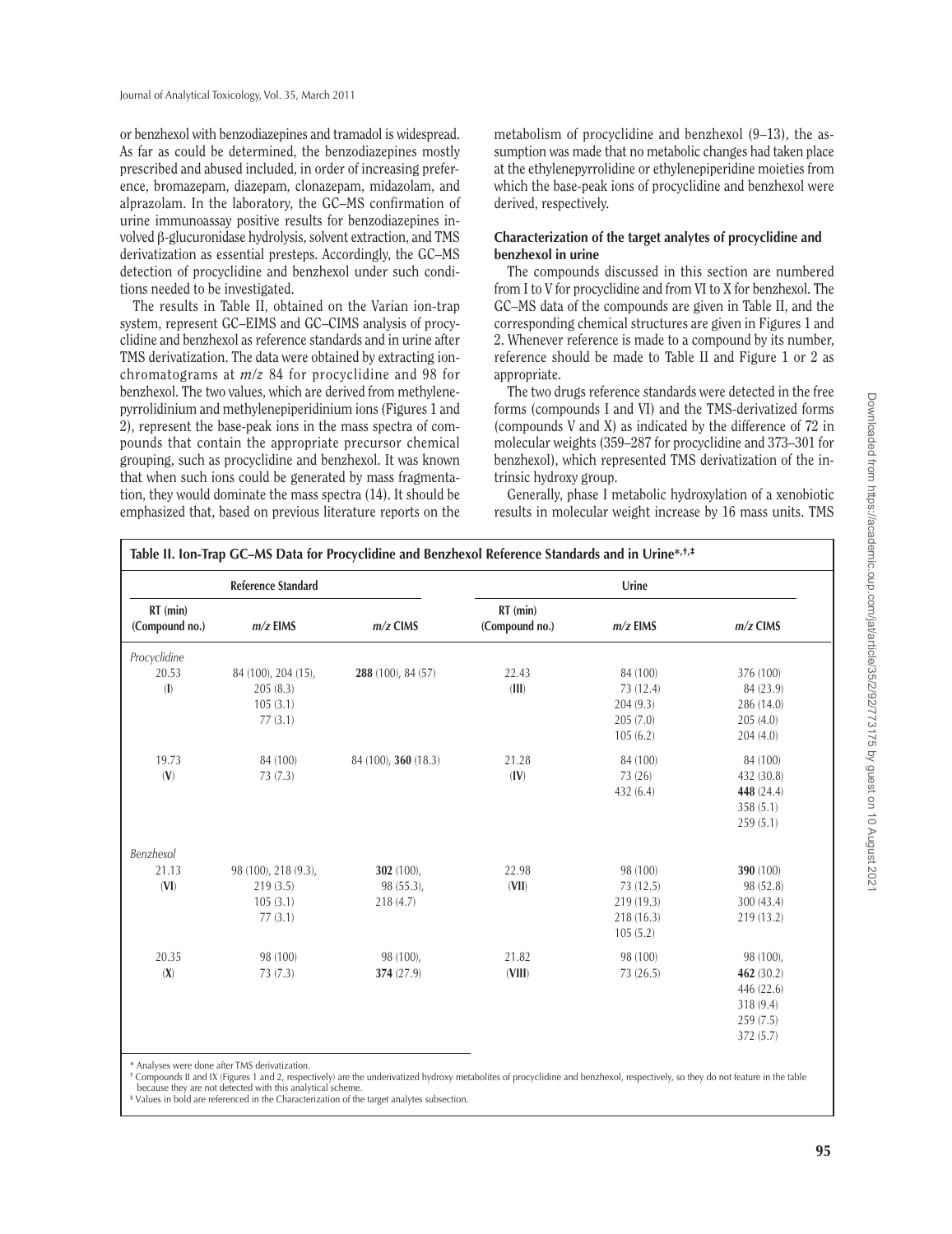derivatization of the metabolically introduced hydroxyl group will add a further 72 mass units to the molecular weight, thus bringing the total increase to 88 mass units  $(16 + 72)$ . Accordingly, from the difference of 88 in the molecular weights of compounds III and I (375–287) and compounds VIII and VI (389–301), compounds III and VIII were TMS-derivatized hydroxy metabolites of procyclidine and benzhexol, respectively. This was further substantiated by the same difference (i.e., 88) in molecular weights between compounds IV and V for hydroxyprocyclidine (447–359) and compounds IX and X for hydroxybenzhexol (461–373).

The mass-to-charge ratios of the major ions in the EI mass spectra of procyclidine and benzhexol are 84/204/105 and 98/218/105, respectively (Table II). Proposed chemical structures of ions consistent with the results are shown in Figures 1 and 2. Because the same corresponding ions are present in

the EI mass spectra of the mono-TMS derivative of hydroxyprocyclidine (compound III, Figure 1) and hydroxybenzhexol (compound VII, Figure 2), respectively, metabolic hydroxylation in both parent drugs must have taken place at the cyclohexane ring. In fact, had hydroxylation taken place at the aromatic ring, the formation of the ions of *m/z* 204, 218, and 105 would not have been possible. It was noteworthy that the assignment of the site of metabolic hydroxylation in a xenobiotic molecule has a strong bearing on analytic method development because it may determine the physicochemical properties of the target analyte. In both procyclidine and benzhexol, hydroxylation at the aromatic ring would have resulted in the formation of amphoteric compounds. However, the fact that hydroxylation had taken place at the cyclohexane ring meant that the hydroxy metabolites possessed basic properties that were expected to be as nearly the same as the parent drugs.



**Figure 3.** Electron impact and chemical ionization mass spectra of the mono- and di-TMS derivatives of hydroxyprocyclidine obtained on the Varian Saturn GC–MS instrument.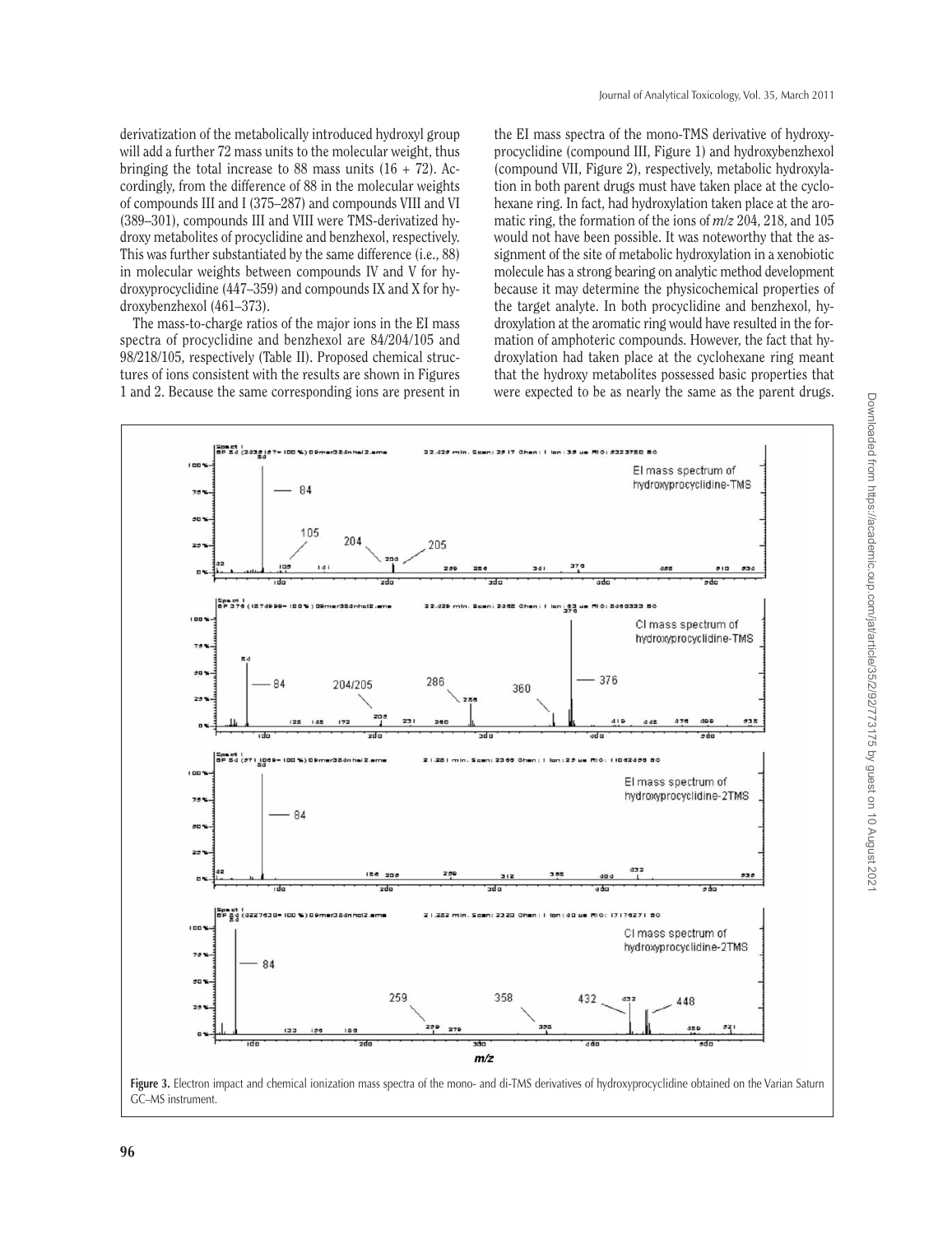From an analytical perspective, amphoteric compounds require tighter pH-range adjustments for solvent extraction than basic compounds. Moreover, aromatic hydroxy groups are generally more reactive towards glucuronide conjugation than alcoholic hydroxy groups (15,16). Such a situation may have a bearing on the need and extent of β-glucuronidase hydrolysis step in sample preparation for GC–MS analysis, which for the hydroxy metabolites of procyclidine and benzhexol will be considered in the Analytic method optimization subsection.

The difference of 72 between the molecular weights of compounds IV and III for hydroxyprocyclidine (447–375) and compounds VIII and VII for hydroxybenzhexol (461–389) was indicative of introduction of a second TMS group at the intrinsic hydroxy group of the parent drugs and therefore formation of di-TMS derivatives of the hydroxy metabolites. Further evidence of this was obtained by successively increasing the temperature or time of heating with the derivatizing reagent. The peaks due to compounds III and VIII, which were the mono-TMS derivatives of hydroxyprocyclidine and hydroxybenzhexol, respectively, decreased in intensity, whereas those due to compounds IV and IX, which were the di-TMS derivatives of the hydroxy metabolites, increased in intensity with increasing the temperature or time of heating with the derivatizing reagent. It was almost certain that mono-TMS derivatization of the hydroxy metabolites had taken place preferentially at the meta bolically introduced secondary hydroxy group because it was less sterically hindered than the intrinsic tertiary one.

Regarding the characterization of the hydroxy metabolites, the mono-TMS derivatives in the EI mass spectra contained substantially more fragment ions than the di-TMS derivatives (Table II) and were, therefore, more structurally informative. In fact, the EI mass spectra of the di-TMS derivatives of hydroxyprocyclidine and hydroxybenzhexol were totally dominated by the methylenepyrrolidinium and methylenepiperidinium basepeak ions, respectively, so that other ions were of very low abundance. On the other hand, the CI mass spectra of both the mono- and di-TMS derivatives exhibited a number of ions of substantial abundance and were, therefore, structurally informative. An added advantage of the CI mass spectra of the di-TMS derivatives is their suitability for use in quantitative analysis for two reasons: attainment of oneness of the target analyte, upon using appropriate experimental conditions, and enhanced sensitivity. Representative EI and CI mass spectra of the mono- and di-TMS derivatives of hydroxyprocyclidine are shown in Figure 3.

#### **Analytic method optimization**

Having identified the target urinary analytes for procyclidine and benzhexol, two factors regarding the analytic method optimization remained to be addressed: urine hydrolysis and derivatization. The Agilent GC–EIMS system was employed in the study. By measuring the heights of the chromatographic peaks corresponding to the mono- and di-TMS derivatives of hydroxyprocyclidine and hydroxybenzhexol obtained before and after enzyme hydrolysis (but under otherwise identical experimental conditions) approximate ratios of 1:1 were obtained. Equal recoveries of the hydroxy metabolites of procyclidine and benzhexol, before and after hydrolysis, were thus

indicated with two implications. Firstly, the hydroxy metabolites did not undergo phase II metabolic glucuronide conjugation to any significant extent. Secondly, when hydroxyprocyclidine or hydroxybenzhexol is the only target urinary analyte, omission of the hydrolysis step will save on material and time. Cleaner extracts with consequent less congested chromatograms are additional advantages of the omission of the hydrolysis step. However, the two antimuscarinics are usually abused with other drugs, mostly the benzodiazepines, for which sample hydrolysis is an essential step.

The underivatized hydroxy metabolites were not detected under the experimental conditions used due to either thermal degradation and/or none elution from the GC column. Acetyl derivatization was attempted as an alternative to trimethylsilyl derivatization in case a silylating derivatizing reagent was not available; no acetyl derivative of either hydroxy metabolite was detected under the experimental conditions used, possibly due to degradation.

#### **Conclusions**

The major target analytes for procyclidine and benzhexol in urine were found to be their cyclohexane-ring mono substituted hydroxy metabolites. Phase II metabolic conjugation of the hydroxy metabolites did not occur. TMS derivatization was found to be a requisite for the detection of the metabolites. Mono- and/or di-TMS derivatives were formed. The yield of either form depended on the temperature and heating time with the derivatizing reagent. Which form to target was governed by the analytical application, be it qualitative, quantitative, or both.

If immunoassays are to be developed for presumptive testing of procyclidine or benzhexol abuse, they should target the hydroxy metabolites rather than the parent drugs.

Despite liquid chromatography–MS–MS taking over in the study of metabolic profiles of xenobiotics, this study shows that GC–MS, in both the EI and CI modes, still holds a firm position in that respect.

#### **References**

- 1. A.G. Gilman, T.W. Rall, A.S. Niles, and P. Taylor. *Goodman and Gilman's The Pharmacological Basis of Therapeutics*. Pergamon Press, New York, 1990, pp 476–479.
- 2. G.E. Pakes. Abuse of trihexyphenidyl. *J. Am. Med. Assoc*. **240:** 2434 (1978).
- 3. D.A. Goggin and G.F. Solomon. Trihexyphenidyl abuse for euphorigenic effect. *Am. J. Psychiatry* **136:** 459–460 (1979).
- 4. J.A. Crawshaw and P.E. Mullen. A study of benzhexol abuse. *Br. J. Psychiatry* **145:** 300–303 (1984).
- 5. M. McInnis and H. Petursson. Trihexyphenidyl dependence. *Acta Psychiatr. Scand.* **69:** 538–542 (1984).
- 6. T. Suleiman AL-Nsour and K.A. Hadidi. Investigating the presence of a common drug of abuse (benzhexol) in hair; the Jordanian experience. *J. Clin. Forensic Med.* **9:** 119–125 (2002).
- 7. N.A. Qureshi, A.H. Al-Amri, M.H. Abdelgadir, and E.A. El-Haraka. Trihexyphenidyl (Artane) dependence: a controlled investigation